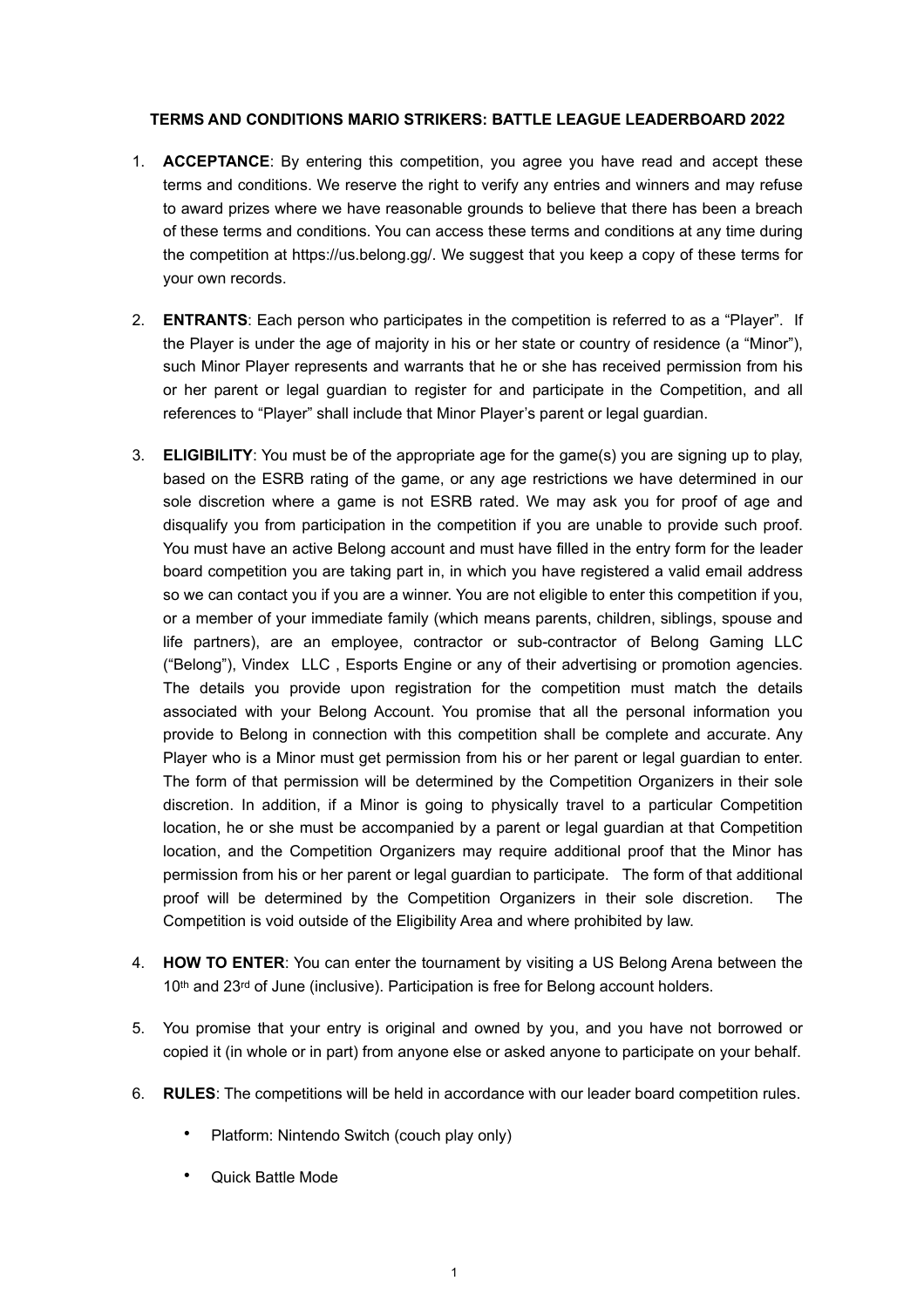- Standard Gear, no modifications
- Random Teams 4v4
- 1 human player per attempt, no squads
- Default rules, no modifications
- Quickest to 3 goals
- "Easy" CPU difficultly
- 2 attempts maximum
- 7. **INVALID ENTRIES**: Any entry made or attempted to be made to the competition in a manner which in our reasonable opinion is contrary to these terms and conditions or by its nature unfair to other participants will be invalid and may result in your disqualification from the competition. Examples of entries or behaviour which are not allowed include fraudulent entries, bulk entries, automated entries, entries made on behalf of another person, cheating (including a person participating in the competition on your behalf), hacking, deception (including tampering with the challenge settings which will result in immediate disqualification from the entire competition), use of robots or other automated programmes. We will not accept illegible or incomplete entries.
- 8. **SELECTION OF WINNERS**: The winners of the leader board will be determined in accordance with the competition rules. Our decision will be final. No correspondence will be entered into regarding the selection of the winners of this competition.
- 9. **PRIZE**: Prize Pool: \$200 Belong gift cards total.
	- 1 National (1) winner for each of the positions below:
		- a. 1st \$125
		- b. 2nd \$50
		- c. 3rd \$25
		- d. Random Entry Draw \$20
- 10. In the event a Player [or Team] is disqualified, Belong reserves the right, but not the obligation, to award the affected prize to the Player or Team that finished in the next place down on the leader board. Failure to take delivery of any prize may result in forfeiture, and such prize awarded to an alternate Winner. No substitutions may be made for prize(s), except by Belong, who reserves the right to substitute a prize in whole or in part with another prize of comparable or greater value if the intended prize is not available for any reason as determined by Belong in its sole discretion. By participating in a Competition, Winner acknowledges that Competition Entities have not and will not obtain or provide insurance of any kind relating to the prizes. Winner will be responsible for all taxes (including but not limited to federal, state, local and/or income) on any prize won and on the value of any items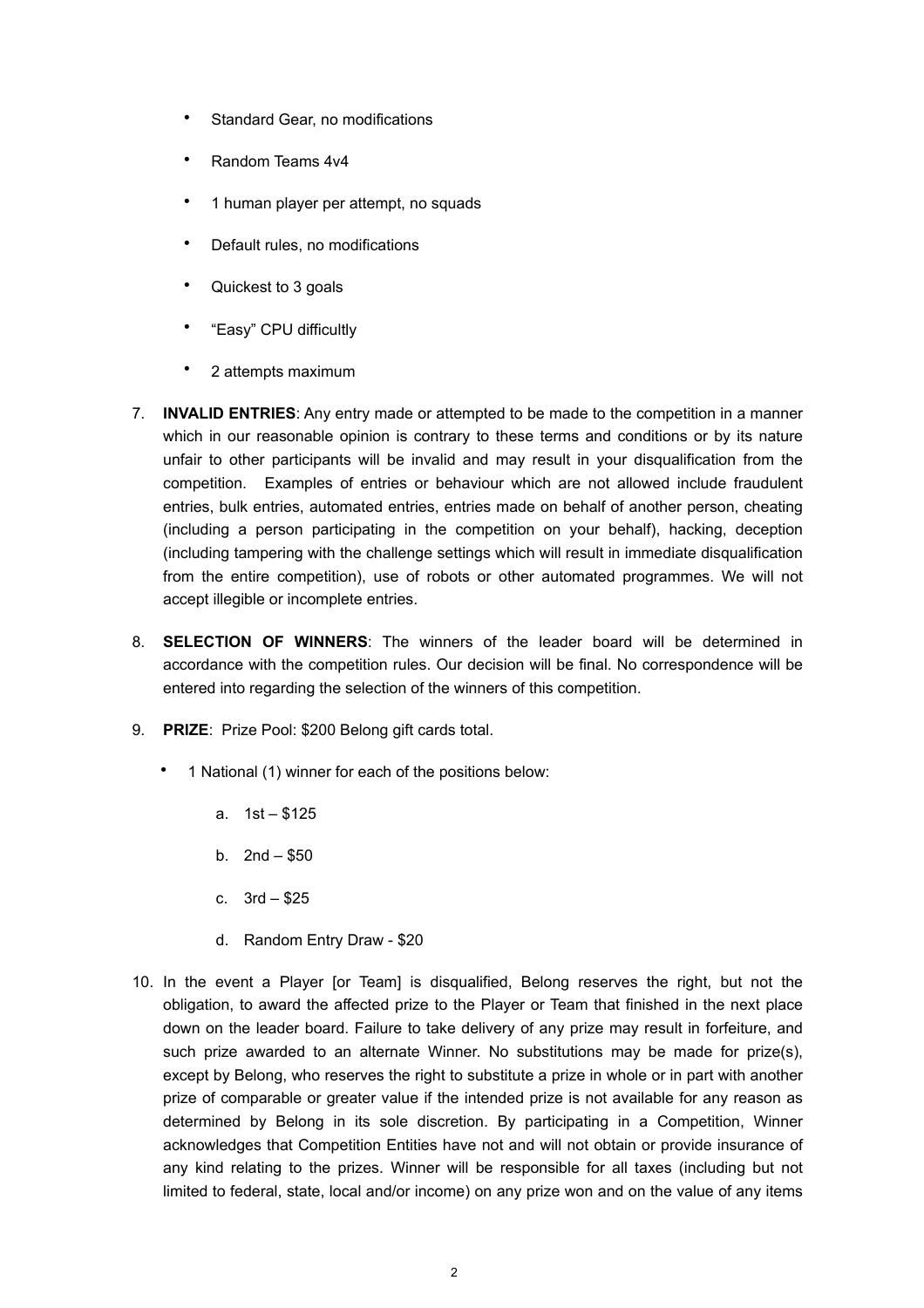or value transferred to the Player by Belong, and will be required to provide his/her Social Security number, IRS Form W8BEN, IRS Form W9, or equivalent information for tax reporting purposes (at a time to be determined in Belong's sole discretion, and which may be prior to participation in a particular round or prior to receipt of any prize by Player). Belong will file an IRS Form 1099 or equivalent tax withholding documentation for the retail value of any prize or other items of value transferred to the Player by Belong in accordance with IRS requirements, and Belong may also share such documentation with a state or local government agency as required by law. Refusal or failure of a Winner to satisfy the requirements of all necessary and appropriate tax, withholding or other required compliance terms (including Social Security number, IRS Form W8BEN, IRS Form W9, or equivalent information), as determined by Belong in its sole discretion, will result in the Winner forfeiting the prize(s) and an alternate Winner being selected in accordance with these Official Rules. Belong will award prizes subject to any applicable withholding taxes, and the amount of the prize transferred, as reduced by any applicable withholding taxes, will constitute full payment of the prize. Any prizes pictured in advertising, promotional and/or other Competition materials are for illustrative purposes only. The actual prize may vary. In the event there is a discrepancy or inconsistency between the description of a prize contained in any such materials and the description of a prize contained in these terms, these terms shall prevail, govern and control. All details and other restrictions of any prize not specified in these terms will be determined by the Competition Organizers in their sole discretion.

- 11. **OWNERSHIP OF YOUR ENTRY**: You own your entry, including any copyright in your entry. By entering the competition, you agree that Belong (including our group and affiliate companies) may edit, publish and use your entry in any and all media (including print and online) for promotion and news purposes, both during and after the competition, without any payment to you.
- 12. **NOTIFICATION OF WINNERS**: We will notify the winners at the end of the tournament.
- 13. **DELIVERY OF PRIZE**: You will be contacted within 30 days via the email that you provided on the sign-up form to collect your prize from your participating arena. Belong Gift Card prizes will be provided in store.
- 14. **FORCE MAJEURE**: Belong reserves the right to modify, suspend, extend or terminate the Competition or any part thereof if it determines, in its sole discretion, that the Competition is technically impaired or corrupted or that minimum player entries requirements haven't been met or that fraud or technical problems, failures, malfunctions or other causes have destroyed, corrupted or undermined the administration, security, fairness, integrity, proper play, or feasibility of the Competition or any portion thereof as contemplated herein. In the event Belong is prevented from continuing with the Competition by any event beyond its control, including but not limited to fire, flood, epidemic, earthquake, explosion, labor dispute or strike, act of God or public enemy, satellite or equipment failure, riot or civil disturbance, terrorist threat or activity, war (declared or undeclared) or any federal state or local government law, order, or regulation, order of any court or jurisdiction, or other cause not reasonably within the Competition Organizers' control (each a "Force Majeure" event or occurrence), Belong shall have the right to modify, suspend, extend or terminate the Competition.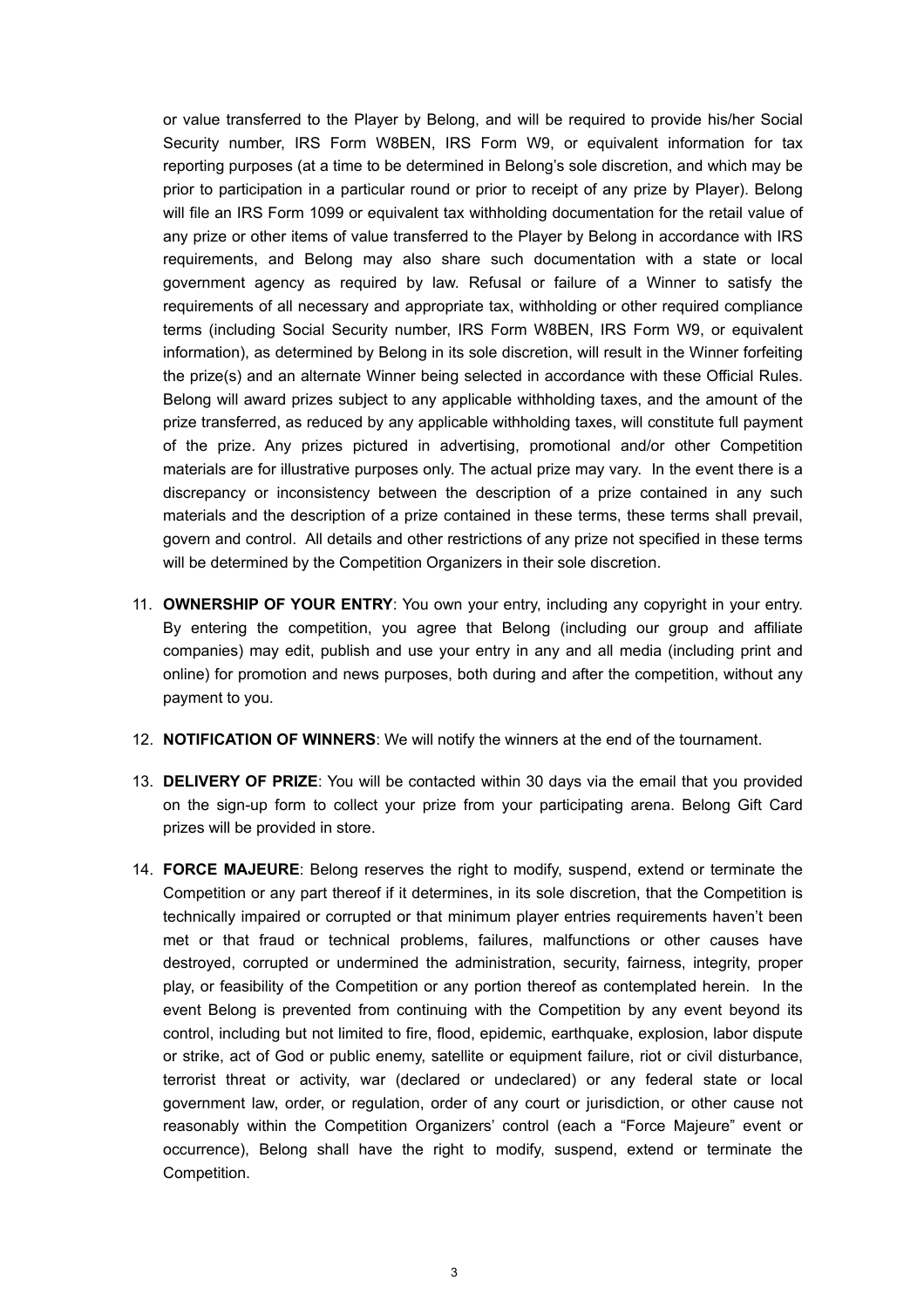Belong, in their sole discretion, may require the replaying of any Game or Match, or declare any Game or Match or other phase of the Competition null and void by reason of any of the foregoing. In the event Belong determines, in their sole discretion, that any individual Game or Match or other phase of the Competition, has been tampered with or that the validity of any Game, Match or other phase of the Competition has been compromised for any reason, it may eliminate that Game, Match or other phase of the Competition, and may conduct the Competition on the basis of the remaining Game, Match and/or other phases of the Competition.

- 15. **TRANSFER OF PLAYER INFORMATION**: By registering for and/or otherwise participating in the Competition, each Player consents and agrees to the collection, transfer, storage and processing of his or her information to and in the United States and/or to other countries outside the country of Player's country of residence. Such other countries may not have privacy laws and regulations that are similar to those of the country of Player's residence. A Player may request access, review, rectification or deletion of any personal data held by Belong in connection with the Competition by following the instructions provided in the Privacy Policy posted on the Belong Website.
- 16. **GOVERNING LAW**: all issues and questions concerning the construction, validity, interpretation and enforceability of these terms or the rights and obligations of players or belong in connection with the competition shall be governed by and construed in accordance with the internal laws of the state of new york without giving effect to any choice of law of conflict of law rules or provisions that would cause the application of any other state's laws.
- 17. **FINAL DECISION**: Our decision is final. No correspondence will be entered into regarding the selection of the winner of this competition.
- 18. **CONSENT TO USE NAME AND IMAGE**: We may require the entrants to participate in publicity or advertising. By entering this competition, you agree that we may use your name and/or image for these purposes and that you will not be paid.
- 19. **YOUR PERSONAL INFORMATION**: We will process, use and store your data in accordance with our Privacy Policy which can be found at [https://us.belong.gg/privacy-policy.](https://us.belong.gg/privacy-policy) Please review the Belong Policies carefully before participating in the competition. In the event of a conflict or inconsistency between these terms and the terms of the Belong Policies, the terms of these terms shall prevail, govern and control. Notwithstanding anything to the contrary in the Belong Policies, Belong may share Player information with the Competition Entities, who will use such information to the extent needed to perform their duties and functions in connection with the Competition or otherwise in accordance with their own independent privacy practices. In addition, Belong may engage third party application providers and other vendors to administer certain aspects of the competition, including without limitation, the online collection of Player information. Such third parties will provide your personally identifiable information to Belong and the other Competition Entities and use your information for their own independent purposes in accordance with their own independent privacy practices. Belong is not responsible for the storage or any use of your entry information by such third parties or the Competition Entities.
- 20. **DISCLAIMER OF WARRANTIES**: Belong make no warranties, and hereby disclaim any and all warranties, express or implied, concerning any prize furnished in connection with the